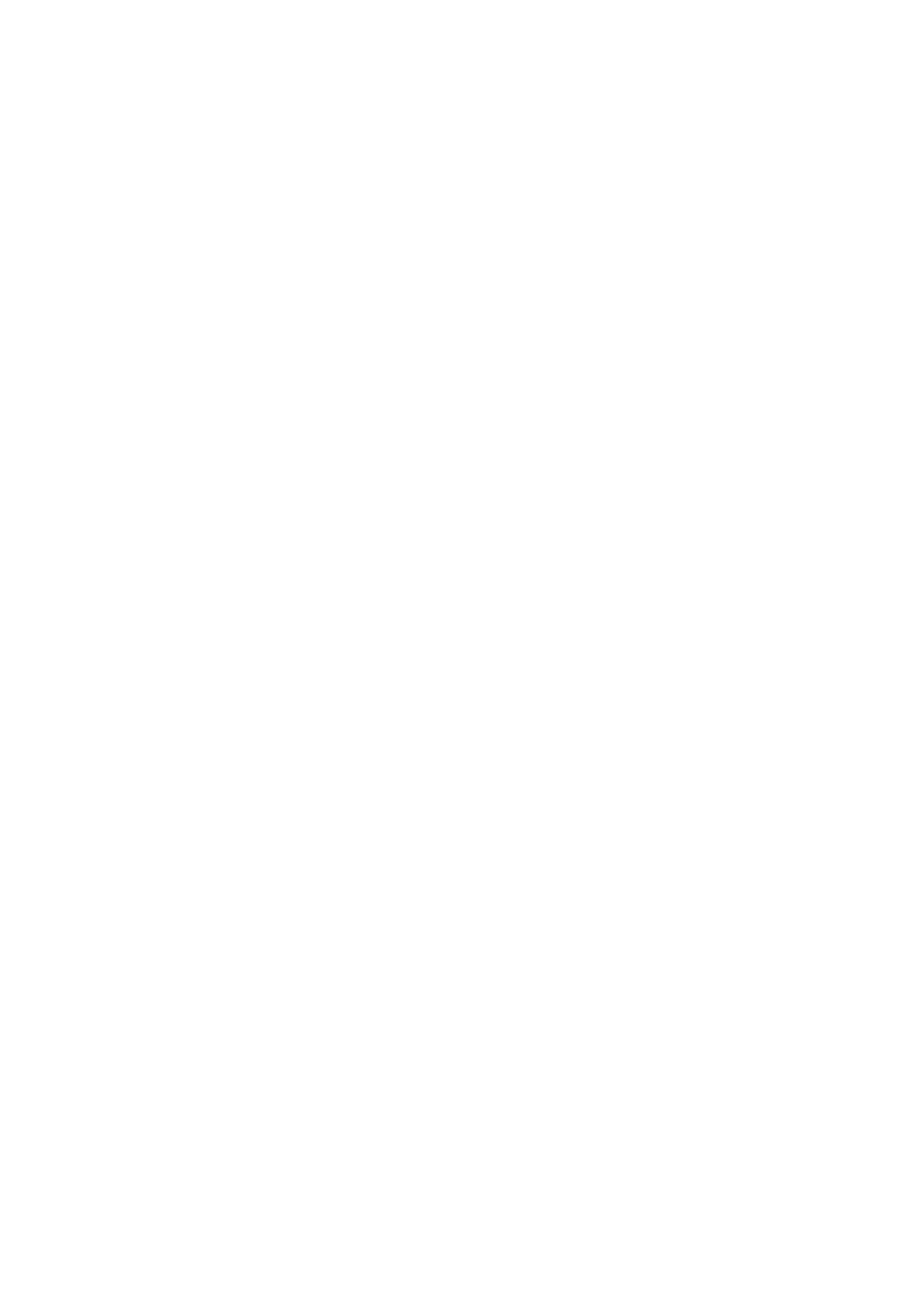## **Contents**

| Foreword                                                                                                                                   | $\mathbb{I}$    |
|--------------------------------------------------------------------------------------------------------------------------------------------|-----------------|
| About this Code                                                                                                                            | $\overline{2}$  |
| The six principles of good Corporate Governance                                                                                            | 3               |
| Principle 1 - We will focus on our purpose and outcomes for<br>the people and communities of Scotland                                      | $\overline{4}$  |
| Principle 2 - We will perform effectively in clearly defined<br>functions and roles                                                        | 5               |
| Principle 3 - We will promote and demonstrate the values of the<br>organisation and the principles of good governance<br>through behaviour | 6               |
| Principle 4 - We will take informed, transparent decisions<br>and manage risk effectively                                                  | 7               |
| Principle 5 - We will develop the capacity and capability of the Board<br>and Strategic Leadership Team to be effective                    | 8               |
| Principle 6 - We will engage with the communities of Scotland<br>and other stakeholders and make accountability real                       | 8               |
| Annual Review and Reporting                                                                                                                | 10 <sup>°</sup> |
| References                                                                                                                                 | 11              |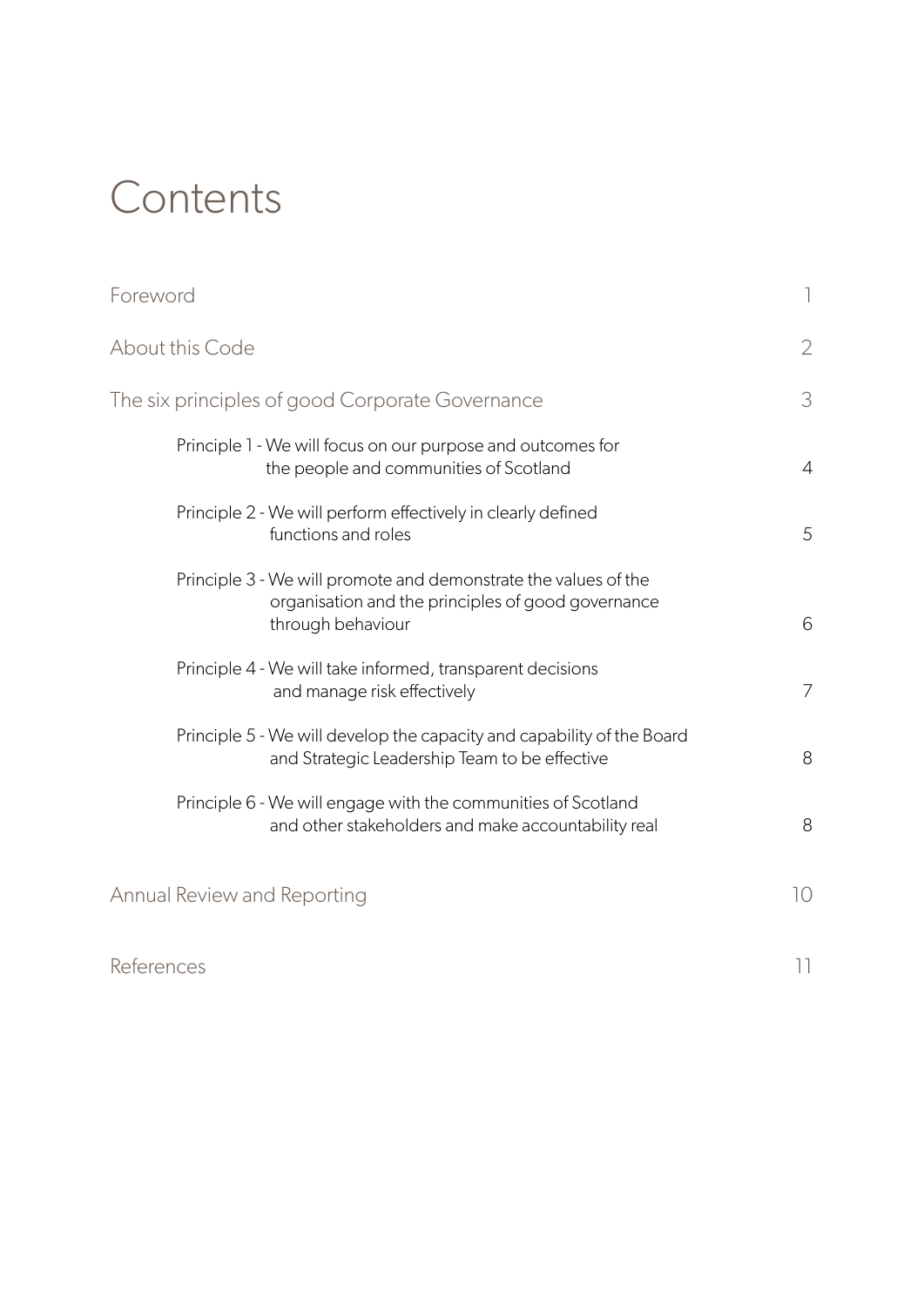## Foreword

Good corporate governance is fundamental to any effective organisation and is at the heart of good public services, contributing to the achievement of National Outcome 16 – 'our public services are high quality, continually improving, efficient and responsive to local people's needs'.

This Code of Corporate Governance ('the Code') outlines our commitment to upholding high standards of corporate governance by setting out the principles and supporting characteristics we will apply to ensure we are achieving our intended outcomes while acting in the public interests at all times. It also embodies and supports our values of Safety, Teamwork, Respect and Innovation. In the Scottish Fire and Rescue Service, this means doing the right things, in the right way, for the right people, in a timely, inclusive, open, honest and accountable manner.

The Code concentrates on recognised principles of good governance as its framework. It focuses on the role of the non-executives (the Board) and executives (Strategic Leadership Team) of the SFRS in upholding good corporate governance, and has drawn on best practice from across the public, private and charity sectors. Through this it is intended that we support our greatest asset, our workforce, in the delivery of our services to local outcomes for our communities.

The Code is intended to be a living document and will evolve in line with best practice and through our processes for continuously reviewing and improving the effectiveness of our governance arrangements. It fully supports the outcomes and priorities set out in the Strategic Plan for 2016-19, in particular the strategic priority of Governance and Social Responsibility.

We are confident that this Code will provide further support to enabling good corporate governance within the Scottish Fire and Rescue Service and therefore demonstrate our commitment to delivering our intended outcomes in the best possible manner.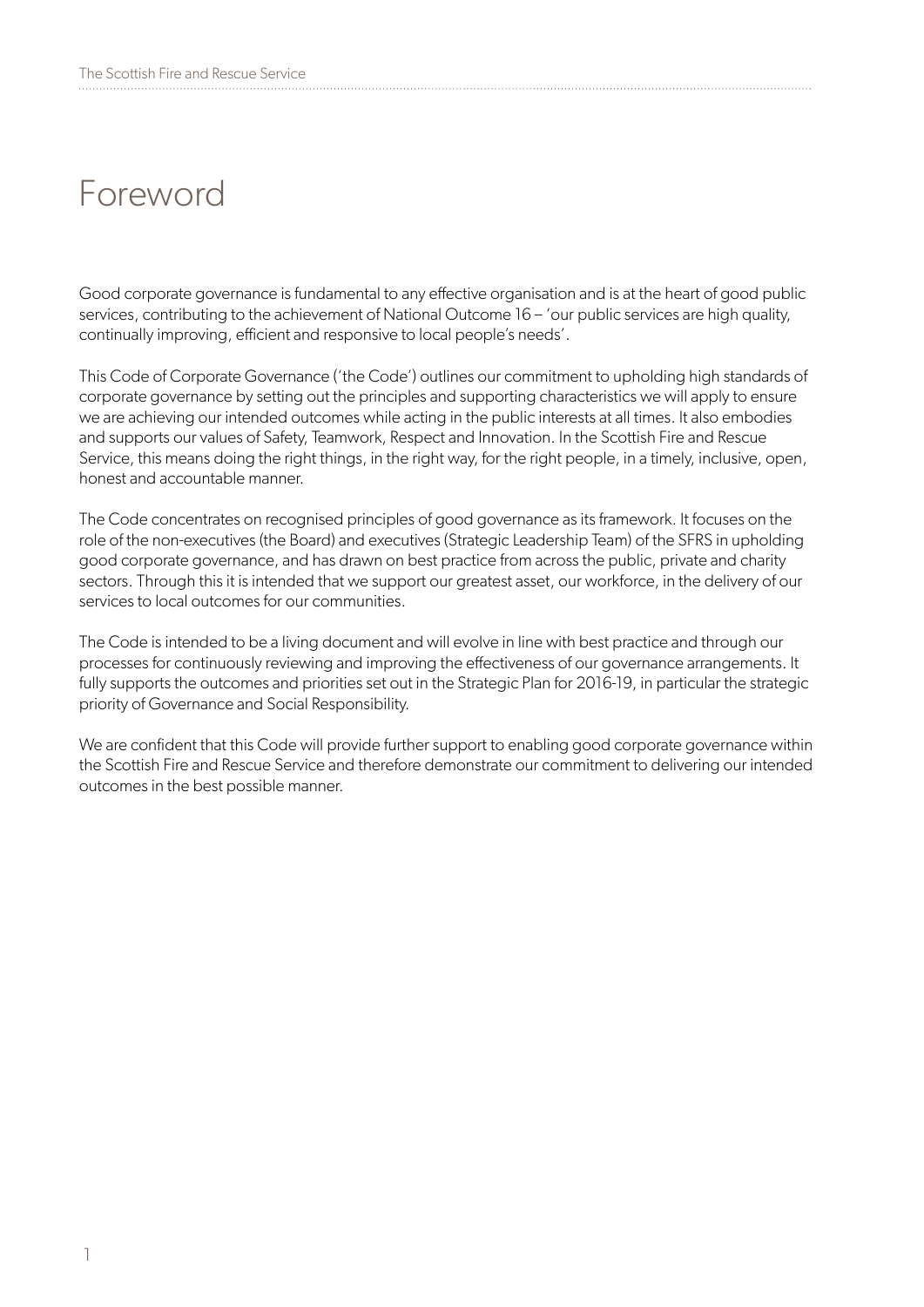## About this Code

#### WHAT IS CORPORATE GOVERNANCE?

Corporate governance is the way in which organisations are directed, controlled and led. It defines relationships and the distribution of rights and responsibilities among those who work with and in the organisation, determines the rules and procedures through which the organisation's objectives are set, and provides the means of attaining those objectives and monitoring performance. Importantly, it defines where accountability lies throughout the organisation.

#### CORPORATE GOVERNANCE IN THE SCOTTISH FIRE AND RESCUE SERVICE

The SFRS meets its corporate governance requirements and expectations in many ways. The Code therefore brings together the various strands of our corporate governance arrangements into one overarching framework document that demonstrates our commitment to upholding good corporate governance.

The focus of the Code is on the Board (Non-executives) and the Strategic Leadership Team (Executives), whereby the Code is designed to assist them in performing their role of directing, controlling and leading the SFRS in a fit and proper manner. The Code will also be cascaded to management who may directly support the Board and Strategic Leadership Team (SLT) in fulfilling this role and our workforce who are integral to achieving improved local outcomes through the delivery of our priorities and strategic objectives.

By following the Code, we aim to deliver high standards of corporate governance, which we believe will lead to better service delivery and ultimately, better outcomes for the communities of Scotland. We are responsible for ensuring that we deliver our services in accordance with the law and our statutory responsibilities, that we safeguard and properly account for public money and that this money is used in accordance with Best Value principles. The Code sets out the manner in which we will operate to meet these responsibilities and therefore maintain public confidence in the SFRS as a public body.

At the heart of the Code lies six core principles of good corporate governance, each with its supporting characteristics that outline how we will demonstrate application of the principles. The six principles we have adopted are taken from the 'Good Governance Standard for Public Services'. By adopting these principles we will be acting consistently with the principles of good governance, a requirement of the Fire (Scotland) Act 2005, as amended by the Police and Fire Reform (Scotland) Act 2012 and following best practice promoted by the Scottish Government in publications such 'On Board: a Guide for Board Members of Public Bodies in Scotland'.

Using the six principles of good corporate governance as a basis for the Code's framework, provides us with a sound structure to assess and ultimately report on the effectiveness of our corporate governance in the Annual Governance Statement. Internal audit and external audit will also benefit from the Code's structured approach, allowing them to direct their independent assurance work on corporate governance more effectively. Our approach to reviewing the Code and reporting its effectiveness is set out on page eleven of the Code.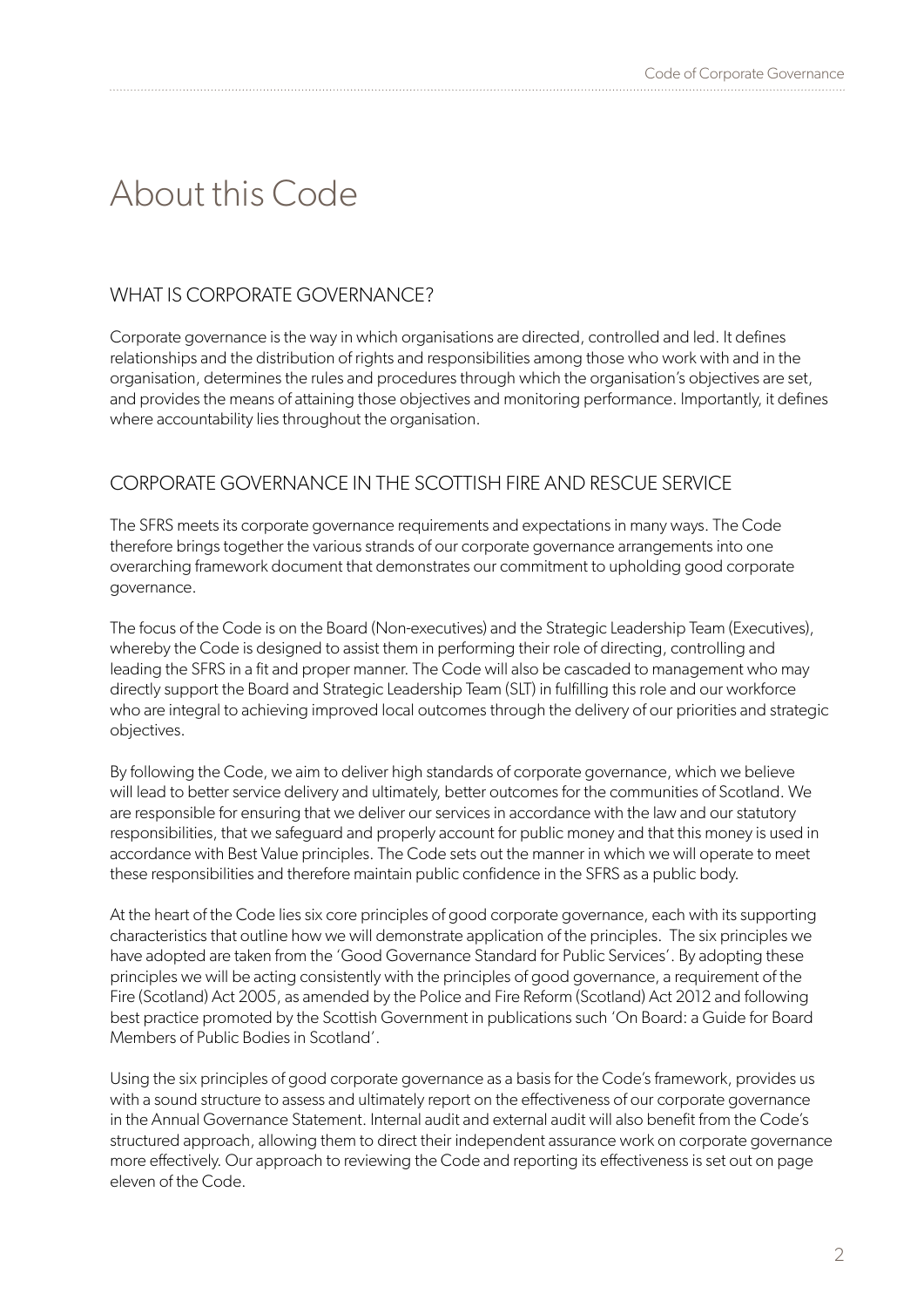## The six principles of good Corporate Governance

The Good Governance Standard for Public Services sets out six core principles of good corporate governance, which form the basis of this Code:

| <b>Principle 1:</b> We will focus on our purpose and outcomes for the people and communities of Scotland                                      |
|-----------------------------------------------------------------------------------------------------------------------------------------------|
| <b>Principle 2:</b> We will perform effectively in clearly defined functions and roles                                                        |
| <b>Principle 3:</b> We will promote and demonstrate the values of the organisation and the principles of good<br>governance through behaviour |
| Principle 4: We will take informed, transparent decisions and manage risk effectively                                                         |
| <b>Principle 5:</b> We will develop the capacity and capability of the Board and Strategic Leadership Team<br>to be effective                 |
| <b>Principle 6:</b> We will engage with the communities of Scotland and other stakeholders and make<br>accountability real                    |

The following pages of the Code set out how we will go about applying these six principles to our work and therefore demonstrating our commitment to upholding high standards of corporate governance.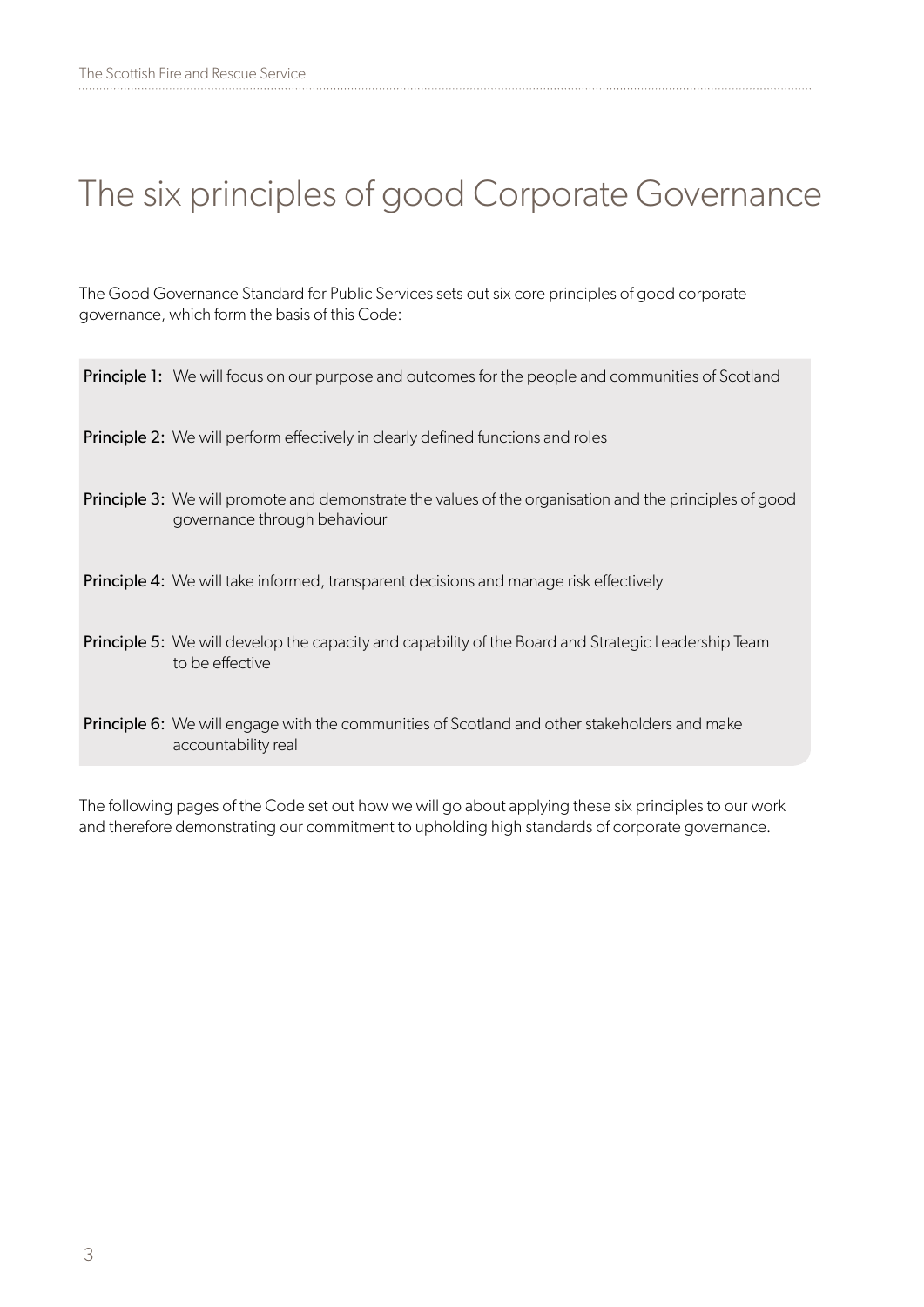### Principle 1 - We will focus on our purpose and outcomes for the people and communities of Scotland

#### What does this mean?

We are:

- Being clear about our purpose and its intended outcomes for the people and communities of Scotland.
- Making sure we enable our workforce to deliver a high quality service.
- Identifying and taking steps to meet the needs of the diverse communities we serve.
- Making sure that we secure best value for taxpayers.

#### How will we demonstrate this?

We will:

- Show our commitment to public service delivery and reform by ensuring that our strategies and plans are aligned to the National Performance Framework, National Outcomes and key principles of public service reform.
- Take individual and collective responsibility for clearly communicating to our internal and external stakeholders our purpose and mission, and the strategic priorities and objectives to achieve our intended outcomes.
- Respond effectively, to any changes in our operating environment and the challenges we face by maintaining a strong focus on strategic and financial planning that will assure the long term sustainability of the functions we deliver.
- Enable our workforce and other stakeholders to co-design and shape our services by ensuring a structured, inclusive approach to seeking stakeholder views on their needs and concerns is incorporated into our strategic planning process.
- Show our commitment to the public sector equality duty by ensuring that our Equality and Human Rights Impact Assessment Process is used to inform our decisions when planning our services.
- Secure appropriate strategic oversight of performance through a robust Performance Management Framework, which is supported by effective management systems to track progress against priorities and objectives, and outcomes at national and local levels.
- Ensure, where available, comparable performance information from other organisations is used to benchmark our performance.
- Show our commitment to the duty of Best Value by taking a systematic approach to self-evaluation and continuous improvement in performance and outcomes, including arrangements for reporting our performance publicly.

#### Where is the evidence that shows we are demonstrating this?

- Publish<sup>1</sup> on our website and intranet our Strategic Plan, associated Annual Operating Plans and Local Fire and Rescue Plans.
- Have a Board Members Communication and Engagement Strategy in place for delivering effective Board communication and engagement activities.
- Publish<sup>2</sup> on our website, board reports and relevant committee reports relating to our plans for seeking internal and external stakeholder views and how their responses inform our strategic planning process.
- Publish<sup>3</sup> on our website the results of Equality and Human Rights Impact Assessments.
- Publish<sup>4</sup> on our website our financial strategy and annual budgets, which outline how we will fund our plans and demonstrate how we will deliver best value and ensure long term sustainability.
- Publish<sup>5</sup> on our website, board reports and relevant committee reports relating to ongoing performance monitoring and scrutiny, and end of year statutory reporting.
- Publish<sup>6</sup> on our website all external assessments of our performance and best value, including those provided by Internal Audit, External Audit, Her Majesty's Fire Service Inspectorate and Audit Scotland, and our responses to addressing any recommendations.
- Adopt the Public Sector Improvement Framework (PSIF) as our method of self-assessment and a programme of selfassessment and continuous improvement will be coordinated and monitored through our Performance Improvement Forum.
- Monitor and scrutinise our performance against agreed objectives and outcomes at public meetings of the board and relevant committees, and have minuted records of the outcomes published on our website.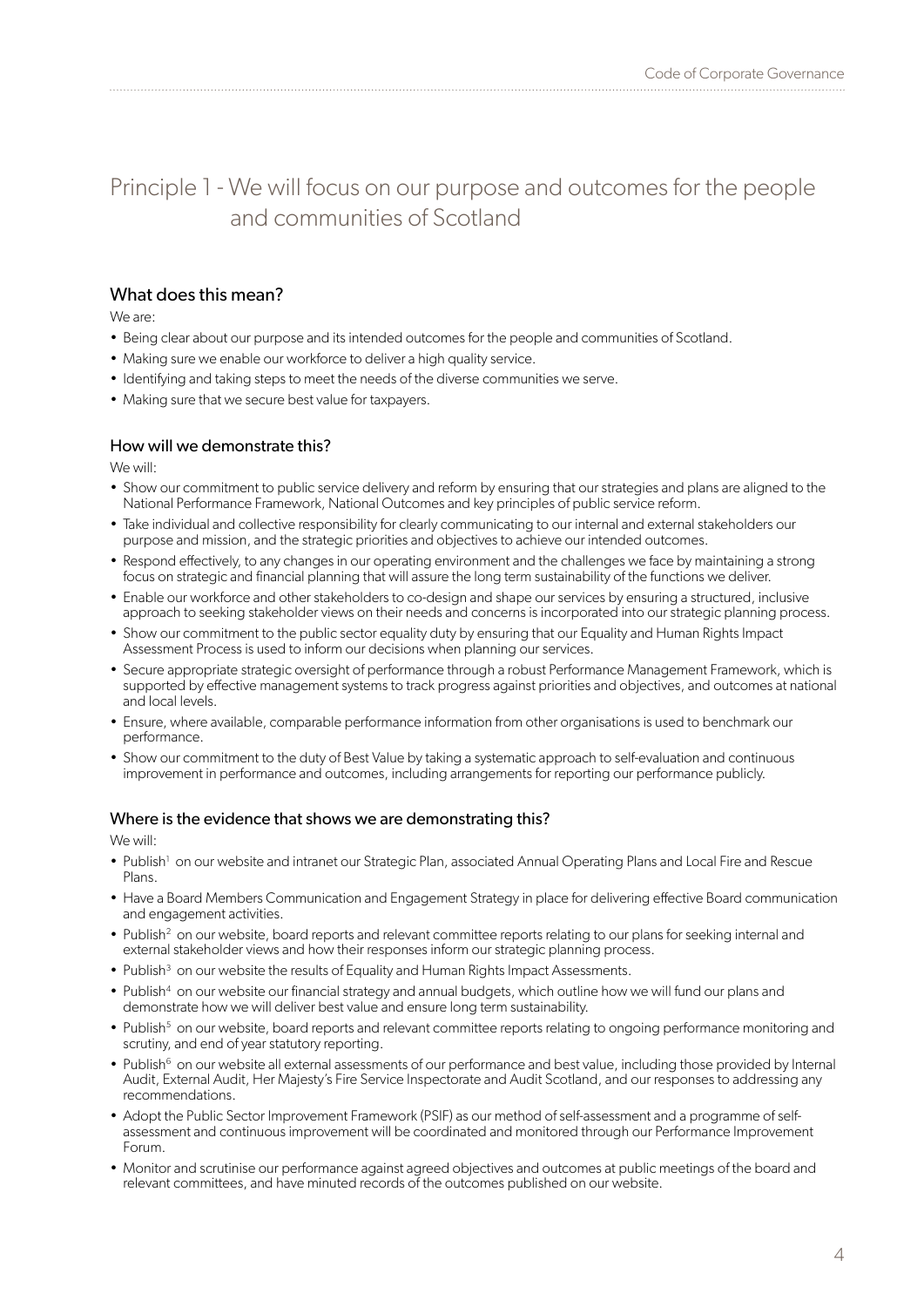### Principle 2 - We will perform effectively in clearly defined functions and roles

#### What does this mean?

We are:

- Being clear about the functions of the Board.
- Being clear about the responsibilities of the Board and the SLT, and making sure that those responsibilities are carried out, and
- Being clear about relationships between the Board and the public.

#### How will we demonstrate this?

We will:

- Clearly define and communicate the roles and responsibilities of the Board and that of the Chair, individual Board Members, the Chief Officer, Accountable Officer and individual members of the SLT and ensure they are understood.
- Be clear about the strategic governance role of the Board, by publishing a statement outlining the Board's approach to performing its main functions and the processes it uses to hold the SLT to account.
- Ensure a constructive and effective working relationship exists between our Board Members and executive officers, where we operate on the basis of the Board and SLT working as a team.
- Establish arrangements for clarifying delegated authority to the Chief Officer and members of the SLT, and the decisions reserved to the Board, which are consistent with the Scottish Public Finance Manual and appropriate to our objectives and circumstances.
- Regularly review the performance of the Board as a whole; individual Committees; individual Board Members and individual officers of the SLT, to ensure that we continue to perform our functions, roles and responsibilities to the highest possible standards.
- Ensure the Board directs and controls the SFRS in the public interest and is accountable to the public for its decisions and actions.
- Take steps to support our workforce and the communities we serve to participate in public life.

#### Where is the evidence that shows we are demonstrating this?

- Publish<sup>7</sup> on our website and make available to all Board Members and executives of the SLT, copies of the SFRS Governance and Accountability Framework Document, which clarifies the functions of the Board and the roles and responsibilities, and accountabilities of the non-executives, executives and Accountable Officer.
- Publish<sup>8</sup> on our website and make available to all Board Members and executives of the SLT the terms of reference for all our committees.
- Publish<sup>9</sup> on our website our Scheme of Delegations (incorporating matters reserved for the Board), and review this periodically.
- Provide all members of the SLT with up to date and relevant job descriptions.
- Have a programme of strategy days in place for the Board and SLT to work together to promote joint problem solving, to address strategic issues.
- Make our meetings of the Board and Committees open to the public, enabling them to observe how members of the Board and SLT perform individually and collectively, and how the Board hold the SLT to account.
- Publish<sup>10</sup> on our website, board and committee reports relating to the arrangements for annually reviewing board and committee effectiveness, including the outcome of these annual reviews.
- Have an induction programme in place for any new members of the Board and SLT.
- Have a programme of annual appraisals in place for Members of the Board and SLT.
- Publish<sup>11</sup> on our website Board and Committee meeting reports and minutes, incorporating all key decisions that have been made by the Board.
- Publish<sup>12</sup> on our website, our Communications and Engagement Strategy, setting out the principles and objectives for engaging effectively with the public and our stakeholders.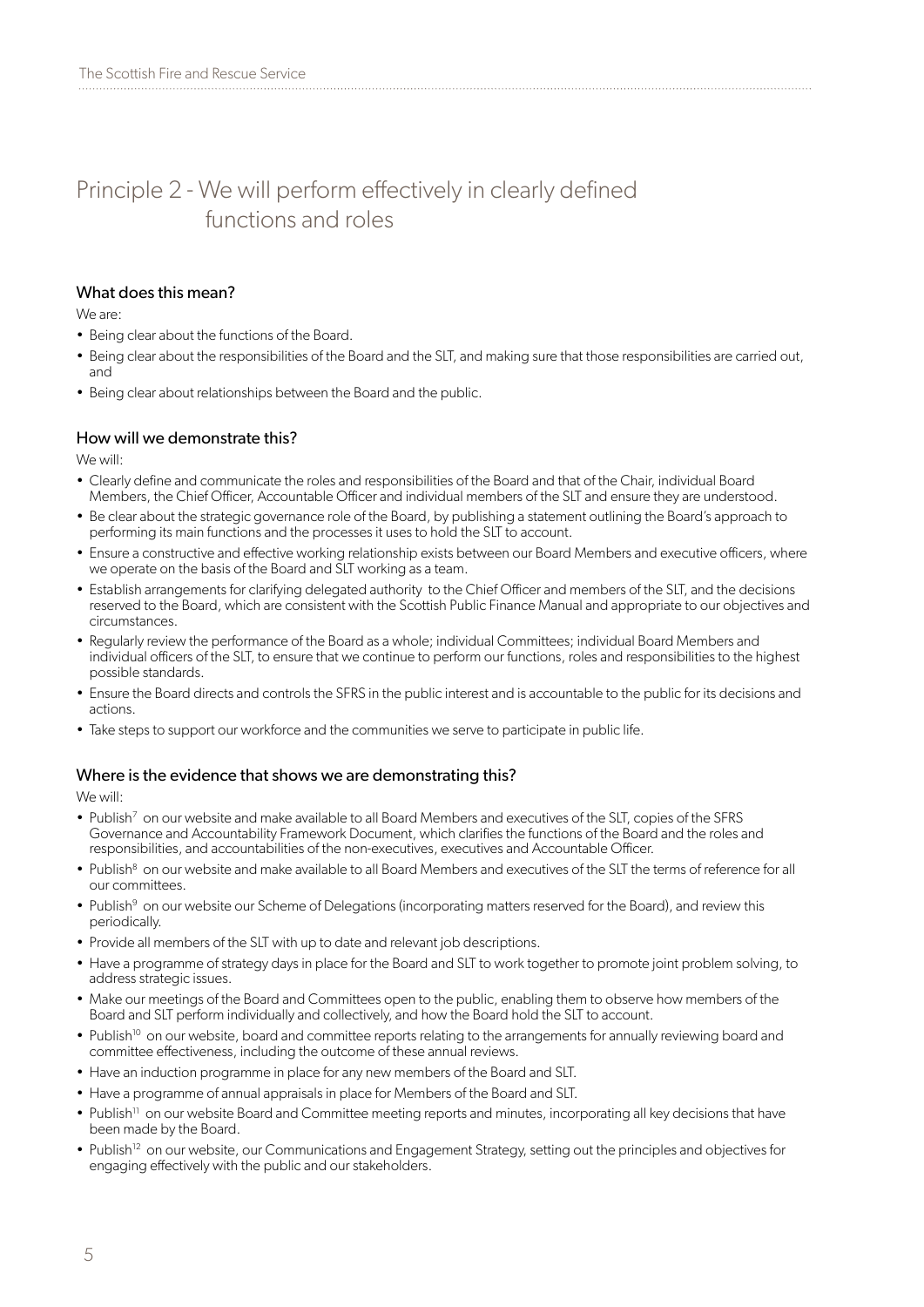### Principle 3 - We will promote and demonstrate the values of the organisation and the principles of good governance through behaviour

#### What does this mean?

We are:

- Putting our organisational values of Safety, Teamwork, Respect and Innovation into practice.
- Behaving in ways that uphold and exemplify effective governance, including demonstrating leadership on the grounds of equality, diversity, inclusion, human rights and social justice.
- Demonstrating professional, dignified and respectful behaviours and tackling those behaviours that fall short of this standard.

#### How will we demonstrate this?

We will:

- Actively publicise and model our values, expected standards of conduct, ethics and behaviour to all staff and relevant stakeholders.
- Ensure the application of these values guides our decision-making and are a basis for developing appropriate and effective relationships within the organisation, with our staff, partners and other stakeholders; and they underpin our key policies.
- Discharge our public duties in a manner that ensures Board Members and staff take decisions objectively and steps are taken to avoid or deal with any conflicts of interest, whether actual or perceived.
- Champion diversity by upholding the principles of our Equality and Diversity Charter.
- Maintain effective processes for reporting, investigating and dealing with occasions where standards fall below those expected and where they exceed expectations.
- Maintain effective arrangements to prevent, detect, investigate and prosecute attempted fraud, corruptions, other unlawful acts and unethical behaviour.
- Ensure that engagement with the Service is accessible to all sections of the community and recognise the benefits available from a diverse community.
- Ensure that employment by the Service is accessible to all sections of the community; that selection processes are objective, transparent and fair, and that employees feel valued and respected regardless of individual differences.
- Ensure that appropriate mechanisms are in place to measure how well we are living by our values, and taking action to reinforce them.

#### Where is the evidence that shows we are demonstrating this?

- Publish<sup>13</sup> on our website and intranet, and market in SFRS properties, our values framework.
- Establish arrangements for appraising staff against our values and incorporate them into induction programmes and development programmes for staff.
- Publish<sup>14</sup> on our website and intranet our Board Members Code of Conduct and establish arrangements for appraising Board Members against the provisions of the Code.
- Make our meetings of the Board and Committees open to the public, enabling the public to observe the conduct and behaviour of members of the Board and SLT.
- Publish<sup>15</sup> on our website, Board and Committee reports, and minutes demonstrating how our values have been applied in decision making.
- Publish<sup>16</sup> and maintain Board Members and SLT Members register of interests, and have arrangements in place for declaring interests at Board, Committee and SLT meetings.
- Publish<sup>17</sup> on our website our Equality and Diversity Charter.
- Publish<sup>18</sup> and raise awareness of our anti-fraud statement and response plan, whistleblowing policy and complaints handling procedure, and seek opinions from the Audit and Risk Assurance Committee and Internal Audit on the adequacy and effectiveness of these arrangements.
- Appoint an individual to undertake the statutory duties of a Standards Officer, and act as the principal liaison officer between the organisation and the Standards Commission.
- Publish<sup>19</sup> on our website and intranet our Recruitment and Selection Policy.
- Monitor and scrutinise the effectiveness of our values framework at meetings of the Staff Governance Committee.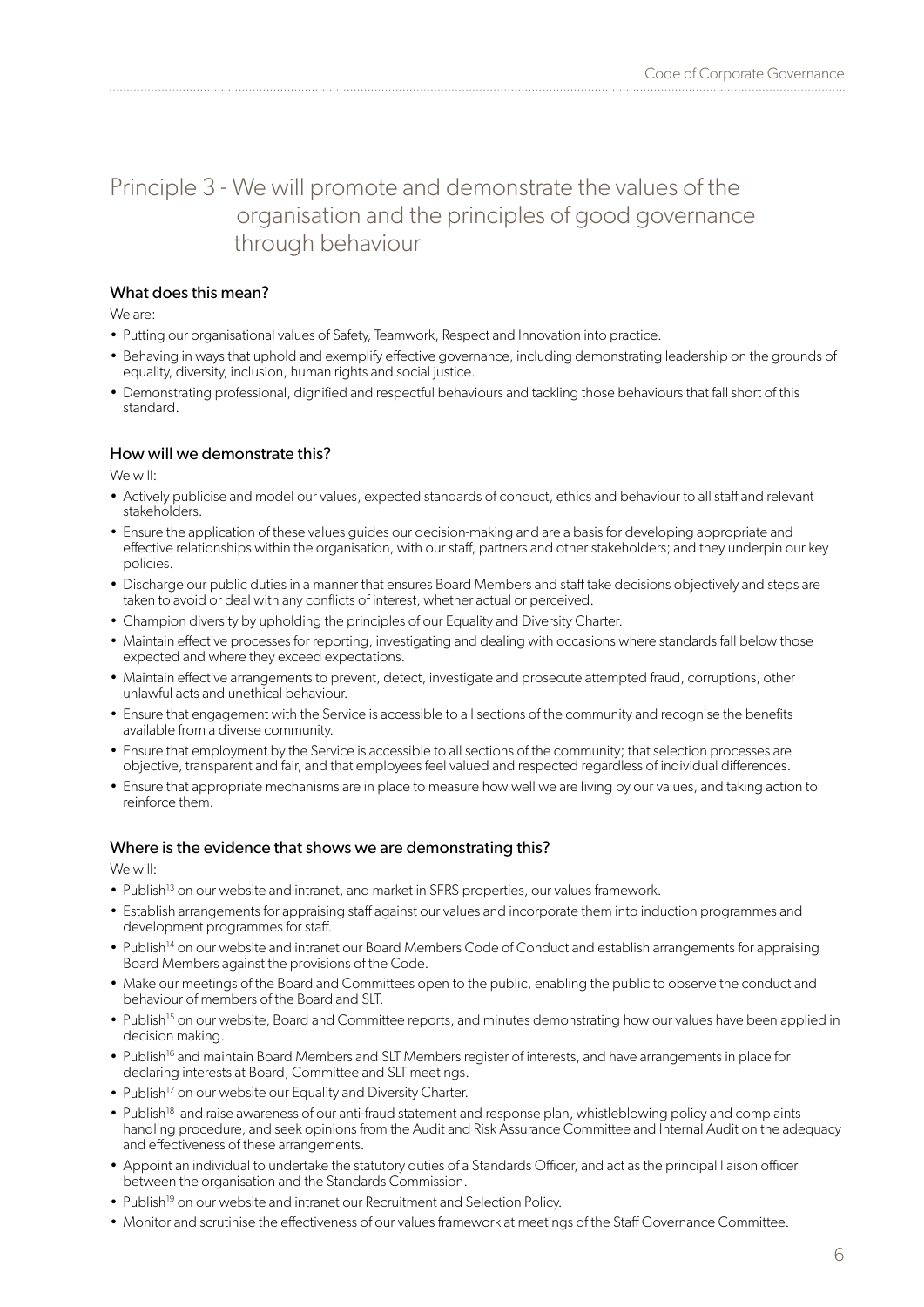### Principle 4 - We will take informed, transparent decisions and manage risk effectively

#### What does this mean?

We are:

- Being rigorous and transparent about how decisions are taken.
- Having and using good quality information, advice and support.
- Making sure that an effective risk management framework and internal controls are in operation.

#### How will we demonstrate this?

We will:

- Ensure that our standing orders and scheme of delegations are clear about how decisions should be taken and where responsibility for taking decisions lies.
- Fulfil our duty of being open by conducting the Board's formal business in public session, subject only to matters which involve confidential issues.
- Maintain accurate records of decisions made by the Board and ensure the rationale for these decisions is clearly communicated to those affected.
- Ensure that suitable processes are in place for effective, objective and transparent scrutiny of policy development, decision making, performance and compliance.
- Give specific consideration to the impact on equality of opportunity when making decisions.
- Provide the Board with reports containing sufficient information to support strategic decision making, and when necessary, the Board has access to professional, legal and financial advice.
- Secure the appropriate management of risk by having an approved risk management policy incorporating our approach to risk appetite in place to enable the Board to take evidence informed decisions.
- Integrate our process for managing risk into our strategic planning, management, reporting and policies, so there is a system for continuous risk management, which extends from our workforce undertaking direct service delivery through to the Board and a culture of risk management is therefore being embedded across the Service.
- Comply with our statutory requirements to report publicly on the effectiveness of our risk management framework and internal control arrangements, through the production of an annual governance statement.

#### Where is the evidence that shows we are demonstrating this?

- Publish<sup>20</sup> on our website the Board's Standing Orders, Scheme of Delegations, and Conflicts of Interest arrangements, and review these periodically.
- Publish<sup>21</sup> on our website the date and time of all Board and Committee meetings held in public session, and all reports and minutes considered at these meetings.
- Produce engagement plans in support of communicating decisions to those affected.
- Publish<sup>22</sup> on our website the results of Equality and Human Rights Impact Assessments.
- Publish<sup>23</sup> on our website: how to access information; our publication scheme; our freedom of information policy and supporting guidance, and our register of interests for Members of the Board and SLT.
- Provide guidance on how to prepare suitable reports to the Board and SLT.
- Publish<sup>24</sup> our Risk Management Policy and review this periodically.
- Maintain up to date Corporate and Directorate Risk registers and report on these quarterly.
- Publish<sup>25</sup> all internal and external audit reports and our responses to recommendations.
- Have in place an assurance framework for coordinating the examination of the effectiveness of the organisation's internal control and risk management arrangements.
- Publish<sup>26</sup> in our Annual Report and Accounts, our Annual Governance Statement, setting out the Accountable Officers opinion of the effectiveness of the organisation's internal control and risk management arrangements.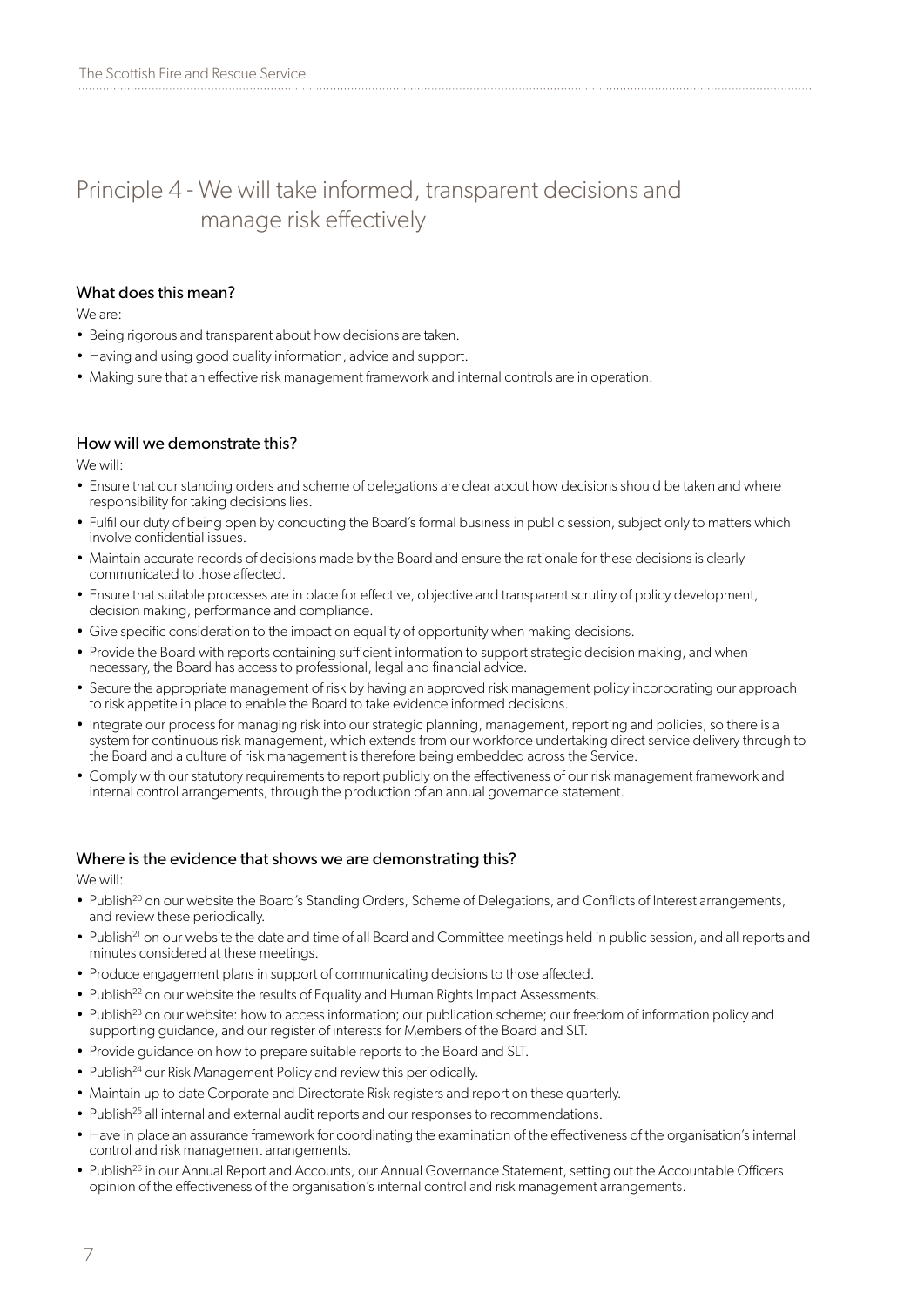### Principle 5 - We will develop the capacity and capability of the Board and Strategic Leadership Team to be effective

#### What does this mean?

We are:

- Making sure that Board Members and officers of the SLT have the skills, knowledge and experience they need to perform well and maximise their ability to contribute to improved outcomes.
- Developing the capability of people with governance responsibilities and evaluating their performance, as individuals and as a group.
- Striking a balance, in the membership of the Board, between continuity and renewal.

#### How will we demonstrate this?

We will:

- Regularly review the performance of the Board as a whole, individual Committee's, individual Board Members and individual officers of the SLT to ensure we are performing our roles well, both individually and collectively.
- Ensure that all Members of the Board and SLT are provided with opportunities for structured learning and development according to individual and organisational needs.
- Ensure that there are regular reviews of the effectiveness of our training and development, and performance review arrangements for Members of the Board and SLT.
- Identity opportunities for learning from past actions and ensure that lessons learned become embedded in the future behaviour of the Board and SLT, and are shared with other organisations.
- Make use of the professional qualifications, key strengths and expertise of Board Members, so they are being used to good effect to add value to the functioning of the Board and helping to build capacity.
- Show a real commitment to succession planning by ensuring robust arrangements are in place that address Board and SLT skills and diversity requirements for the medium and long term, and support Scottish Government's priority for the SFRS to be more representative of the people and communities of Scotland.

#### Where is the evidence that shows we are demonstrating this?

- Publish<sup>27</sup> on our website, Board and Committee reports relating to the arrangements for annually reviewing Board and Committee effectiveness, and the outcomes of these annual reviews.
- Have an induction programme in place for any new Members of the Board and SLT.
- Have a programme of annual appraisals in place for Members of the Board and SLT.
- Develop a Board Member's CPD Framework that will enable them to access professional and personal learning and development opportunities.
- Have plans in place for taking positive action to have a membership that is broadly reflective of the wider Scottish Population with a 50:50 gender split by 2020.
- Maintain a Board Skills Matrix, linked to our strategic priorities and objectives, for identifying skills gaps and areas of strength and have plans in place for balancing skills and filling skills gaps within reasonable timescales.
- Maintain a Remuneration, Appointments and Nomination Sub-committee with responsibilities for effective corporate oversight of the succession planning arrangements for Board Members and through the Chair of the Board, provide advice to Ministers about the Board's membership needs.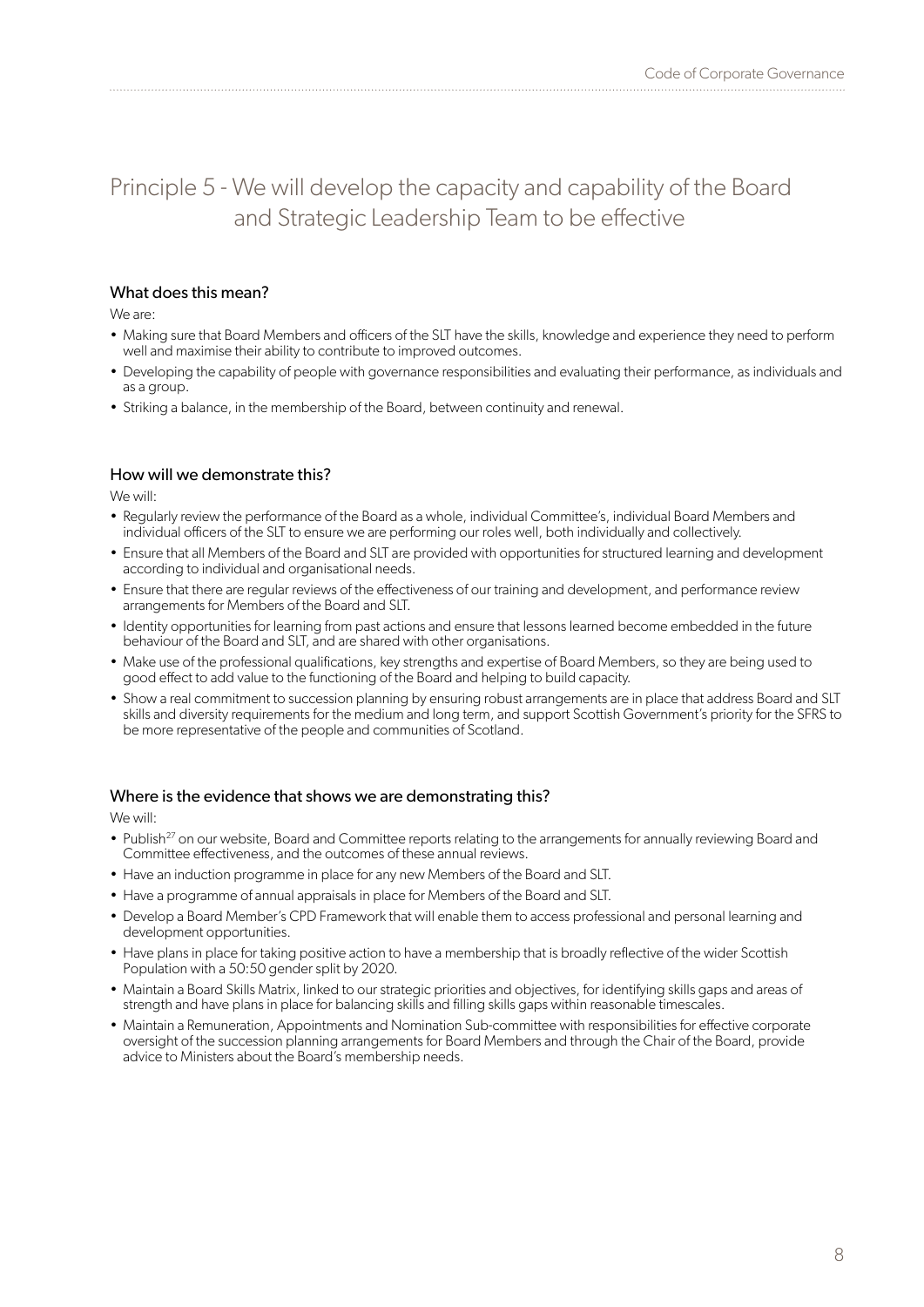### Principle 6 - We will engage with the communities of Scotland and other stakeholders and make accountability real

#### What does this mean?

We are:

- Taking an active and planned approach to dialogue with, and accountability to, the public and stakeholder groups.
- Encouraging and enabling the participation of communities in public life.
- Taking an active and planned approach to meet responsibilities to staff.

#### How will we demonstrate this?

We will:

- Maintain effective arrangements to enable comments, complaints and commendations to be notified to the Service, through the application of accessible communication methods.
- Respond to the declared and anticipated needs of communities in the deployment of different methods of communication.
- Effectively deploy new technology to improve the ability for our stakeholders to engage and provide two-way communication. Examples of this include online consultation capabilities and improved external websites and internal **intranets.**
- Implement a new Communications and Engagement Strategy. This will be a new strategy to increase two-way communications and engagement and to secure opportunities for stakeholders to influence the direction and delivery of the Service.
- Ensure that all Board meetings and reports are accessible to the public except where legislation requires confidentiality to be preserved.
- Maintain arrangements for communicating, consulting and seeking feedback from all sections of our communities and key stakeholders about our relevant strategic plans and services.
- Maintain processes to consult with staff and their representatives.

#### Where is the evidence that shows we are demonstrating this?

- Publish<sup>28</sup> on our website details of how to make comments, complaints and commendations. This will include arrangements for making contact in person; be letter; by telephone and by completing a web form on the SFRS website.
- Regularly review the accessibility and transparency of our communication methods, using tools such as the Equality and Human Rights Impact Assessment Process and customer feedback.
- Measure the success of our engagement through a 'Matrix Approach', including increased engagement through online channels and regular reporting and feedback monitoring of both internal and external engagement meetings. This analysis will allow us to determine both improvements in engagement and the quality of our relations with stakeholders.
- Build in regular 'temperature check' analysis of stakeholders as part of the new Communications and Engagement Strategy. This will allow us to determine if we are improving stakeholder engagement and their sense of being able to influence and shape decisions and direction.
- Enable all Board meetings to be open to the public, and all reports and minutes available to the internet<sup>29</sup> and ensure that other relevant documents to be made available under Freedom of Information provisions.
- Publish<sup>30</sup> on our website details of current consultations and how to make comments and provide feedback on our relevant strategic plans and services.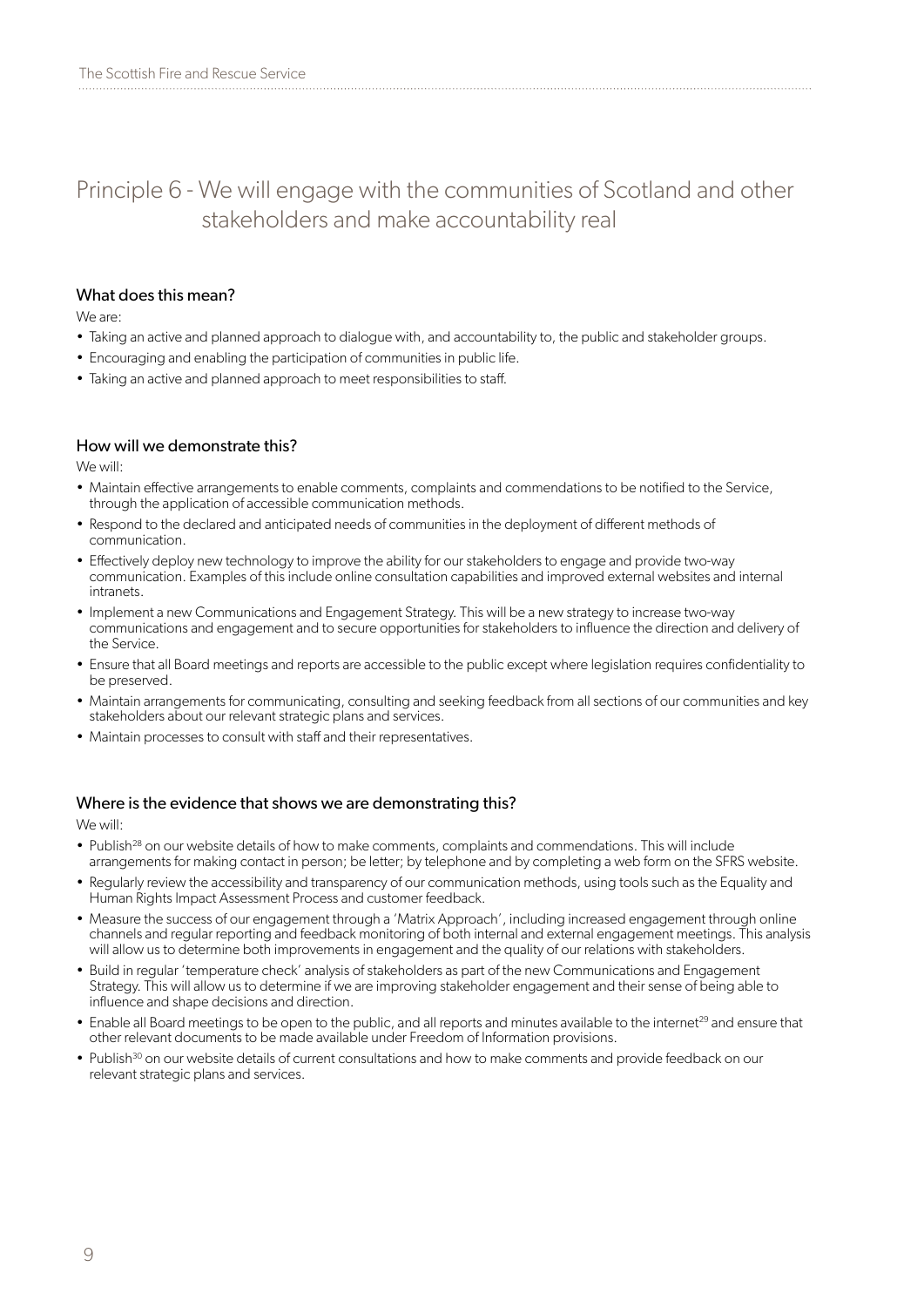## Annual Review and Reporting

The Code provides us with a framework against which the effectiveness of our governance arrangements can be reviewed. The following diagram therefore illustrates the steps we will take to demonstrate how well the Code has operated in practice, based on an annual assessment of the effectiveness of the arrangements underpinning each of the principles of good governance.



#### Assurance Mapping Components

The assessment will integrate with our Assurance Framework – a process that we follow on an annual basis to assess the effectiveness of our overall governance, risk management and internal control arrangements.

The results of this assessment will be used to:

- Identify actions for continuously improving corporate governance.
- Identify new and emerging governance issues.
- Inform the work of Internal Audit.
- Prepare the Annual Governance Statement which is scrutinised by the Audit and Risk Assurance Committee and then publicly reported in the Annual Report and Accounts.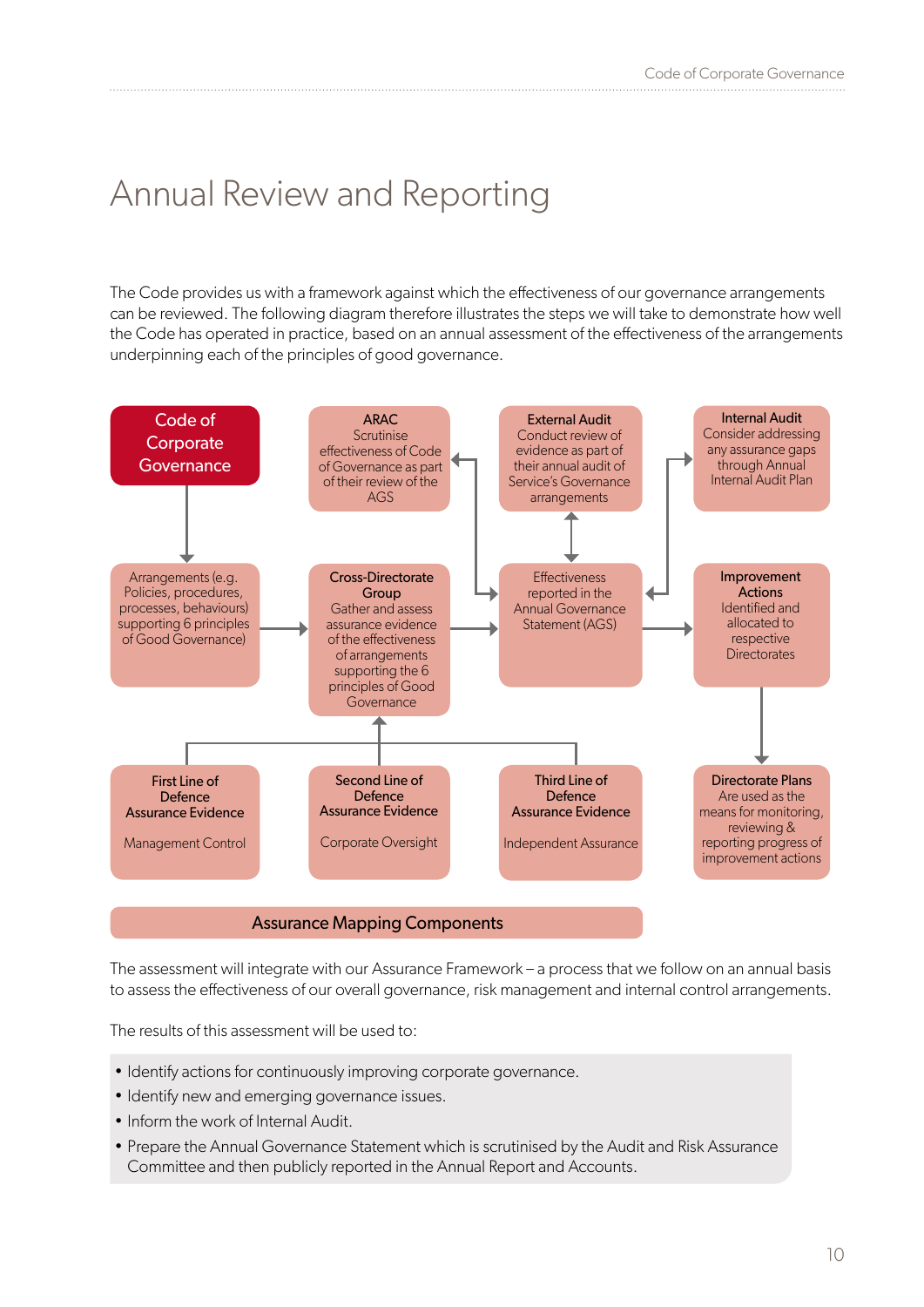## References

- 1. [SFRS Strategic Plan 2016-19](https://www.firescotland.gov.uk/media/1005163/scottish_fire_and_rescue_service_strategic_plan_2016_19.pdf) / [Annual Operating Plan 2017-18](https://www.firescotland.gov.uk/media/1257772/annual_operating_plan_2017_18.pdf) ; [Local Plans](https://www.firescotland.gov.uk/about-us/local-plans.aspx)
- 2. [SFRS Board Reports](https://www.firescotland.gov.uk/about-us/sfrs-board.aspx)
- 3. Equality and Human Rights Impact Assessments (Available on request)
- 4. [What we spend and how we spend it](https://www.firescotland.gov.uk/access-to-information/publication-scheme/what-we-spend-and-how-we-spend-it.aspx)
- 5. [Board and Committee Papers and Reports](https://www.firescotland.gov.uk/about-us/sfrs-board.aspx)
- 6. [How are we performing External Performance Assessments](https://www.firescotland.gov.uk/access-to-information/publication-scheme/how-are-we-performing.aspx)
- 7. [SFRS Governance and Accountability Framework](https://www.firescotland.gov.uk/media/630689/140626_item_15_governance_and_accountability_framework.pdf)
- 8. Terms of Reference – [Audit and Risk Assurance Committee](https://www.firescotland.gov.uk/about-us/sfrs-board/audit-and-risk-assurance-committee.aspx); [Service Delivery Committee;](https://www.firescotland.gov.uk/about-us/sfrs-board/service-delivery-committee.aspx) [Transformation and Major Projects Committee](https://www.firescotland.gov.uk/about-us/sfrs-board/transformation-and-major-projects-committee.aspx); [Staff Governance Committee](https://www.firescotland.gov.uk/about-us/sfrs-board/staff-governance-committee.aspx); [Remuneration, Appointments and Nominations Sub-Committee](https://www.firescotland.gov.uk/about-us/sfrs-board/staff-governance-committee/-ran-sub-committee.aspx); [Integrated Governance Group](https://www.firescotland.gov.uk/about-us/sfrs-board/integrated-governance-committee-(igc).aspx)
- 9. [SFRS Corporate Governance Scheme of Delegation](https://www.firescotland.gov.uk/media/437108/schemedelegationsv4.pdf)
- 10. [How are we performing Annual Reviews](https://www.firescotland.gov.uk/access-to-information/publication-scheme/how-are-we-performing.aspx)
- 11. [Board and Committee Papers and Reports](https://www.firescotland.gov.uk/about-us/sfrs-board.aspx)
- 12. [Communication and Engagement Strategy](https://www.firescotland.gov.uk/media/652229/sfrs_comms_and_engagement_strategy_v1_0.pdf)
- 13. SFRS Values Framework (Available via SFRS Intranet)
- 14. [Board Members Code of Conduct](https://www.firescotland.gov.uk/media/426941/memberscodeconduct_v5.pdf)
- 15. [Board and Committee Papers and Reports](https://www.firescotland.gov.uk/about-us/sfrs-board.aspx)
- 16. [Register of Interests](https://www.firescotland.gov.uk/about-us/sfrs-board/board-members.aspx)
- 17. Equality and Diversity Charter (Available on request)
- 18. Anti-Fraud Statement, Whistleblowing Policy and Complaints Handling (Available via SFRS Intranet)
- 19. Recruitment and Selection Policy (Available via SFRS Intranet)
- 20. About SFRS Standing Orders, Scheme of Delegation & Conflict of Interests
- 21. [Schedule of Board and Committee Meetings](https://www.firescotland.gov.uk/about-us/sfrs-board.aspx)
- 22. Equality and Human Rights Impact Assessments (Available on request)
- 23. [Access to Information](https://www.firescotland.gov.uk/access-to-information.aspx)
- 24. Risk Management Policy (Available via SFRS Intranet)
- 25. [How are we performing Internal and External Audit Reports](https://www.firescotland.gov.uk/access-to-information/publication-scheme/how-are-we-performing.aspx)
- 26. [Annual Report and Statement of Accounts](https://www.firescotland.gov.uk/access-to-information/publication-scheme/what-we-spend-and-how-we-spend-it.aspx)
- 27. [Board and Committee Papers and Reports](https://www.firescotland.gov.uk/about-us/sfrs-board.aspx)
- 28. [Complaints, Comments and Compliments](https://www.firescotland.gov.uk/access-to-information/complaints,-comments-and-compliments.aspx)
- 29. [SFRS Board Papers](https://www.firescotland.gov.uk/about-us/sfrs-board/board-meetings.aspx)
- 30. [SFRS Consultations](https://www.firescotland.gov.uk/consultations.aspx)
- 31. [Consultation Hub](https://firescotland.citizenspace.com)
- 32. [How are we performing](https://www.firescotland.gov.uk/access-to-information/publication-scheme/how-are-we-performing.aspx)